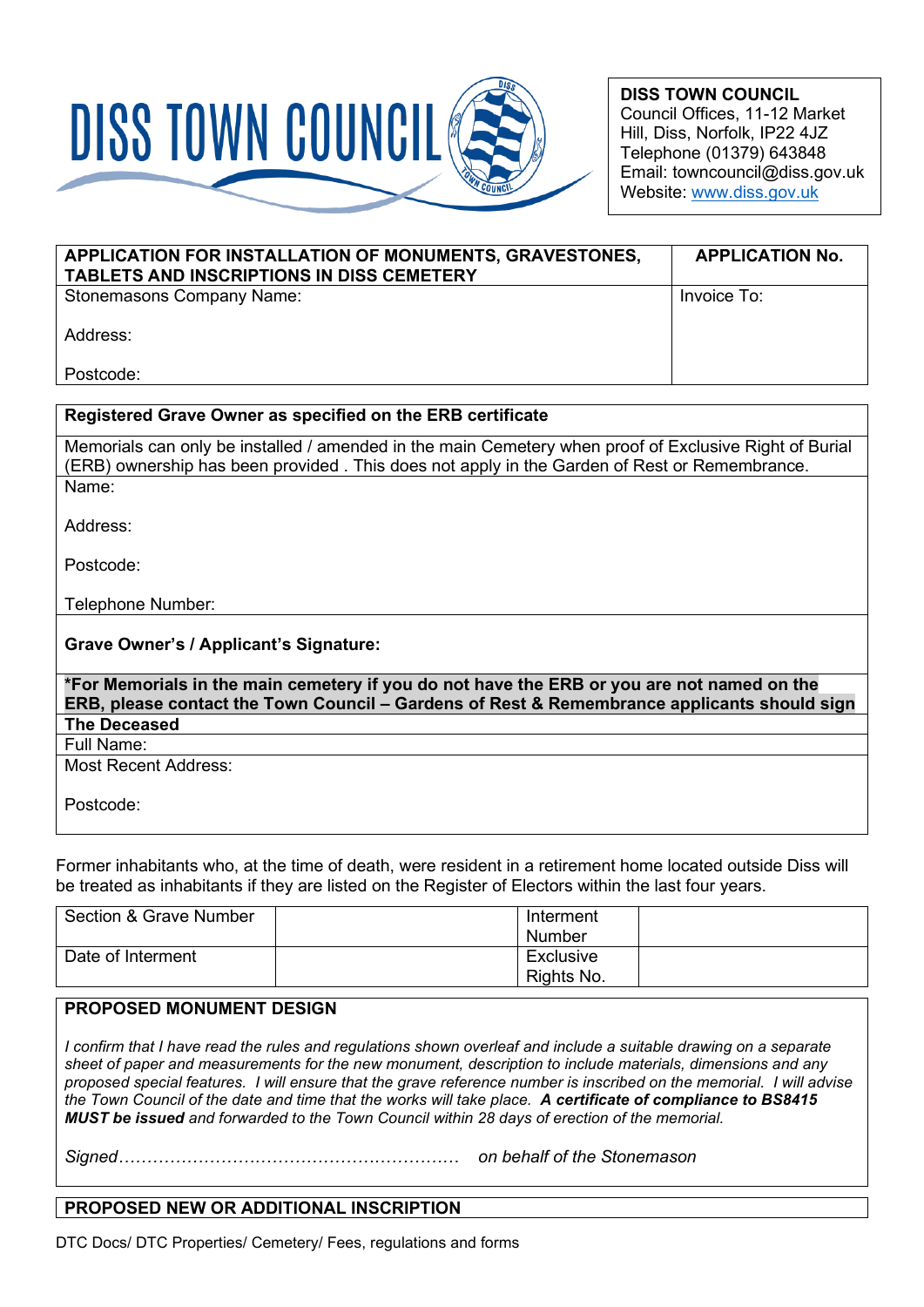Fee for the right to erect or place a memorial in Diss Cemetery  $\epsilon$ 

**Note to Stonemason:** Before erecting a memorial in Diss Cemetery, please contact Maintenance Manager, Robert Ludkin via telephone 01379 643848 to arrange an appointment on site.

#### **Office Use Only**

| Location of monument indicated on enclosed map | Date of Installation: |
|------------------------------------------------|-----------------------|
| Certificate of Compliance Received             |                       |
| Approved - Town Clerk                          | Date:                 |
|                                                |                       |

**Privacy Notice:** Diss Town Council takes your privacy seriously and will only use your information in relation to your booking*.* For further information, please refer to our GDPR Policy at [www.diss.gov.uk.](http://www.diss.gov.uk/)

## **REGULATIONS RELATING TO THE ERECTION OF MONUMENTS IN DISS CEMETERY**

- 1. For the avoidance of doubt, 'monuments' is defined as any headstone, kerbstone, plinth, flat stone, tablet or stone vase for which permission to erect or install must be obtained.
- 2. No monument of any sort can be erected or placed on any grave in the main Cemetery where the Exclusive Right of Burial has not first been purchased.
- 3. All foundations of monuments, the fixing of or removal of the same and other work connected with the installation of monuments, must be carried out in accordance with best practice guidance as provided by the National Association of Memorial Masons (NAMM) , copies of which are available at [https:www.namm.org.uk.](https://www.namm.org.uk/)
- 4. Any persons undertaking such works must use such means as are deemed necessary by the Council for the protection of the grass and the paths during the progress of the work. Such persons shall. upon completion of the work, clear away any unused materials or any other rubbish deposited on the site of the works to the satisfaction of the Town Clerk or other such officer as may be nominated by the Council.
- 5. All memorials must be erected in strict accordance with the current NAMM Code of Working Practice and comply with BS8415. Visit<https://www.namm.org.uk/> for details. A Certificate of Compliance, which ensures that the manufacture and installation has been carried out to the highest industry standards must be issued with every memorial installation and a copy provided to the Town Council. This undertaking stands throughout the life of the memorial. The Council reserves the right to remove any memorial installed after May 2010, which does not have a Certificate of Compliance.
- 6. This clause does not apply to memorials commemorating cremated remains. The Council requires that all memorials over 20" must be erected on a foundation measuring a minimum of 18" back to front, insuring a higher degree of stability. Unless hard natural stone is used, reinforced concrete must be at least 3" thick. Memorials can only be erected a minimum of six months, preferably 12 after the burial. If the memorial is erected before the first anniversary, the Memorial Mason is responsible for realignment if tilting of more than five degrees occurs within five years on any memorial. During the period between burial and erection of a memorial, temporary vases may be placed, but these must be made from a non-glass material.
- *7.* Monuments can only be erected or placed on a grave in Diss Cemetery with the consent of the Town Clerk. A drawing of each proposed monument and inscription showing the form and dimensions must